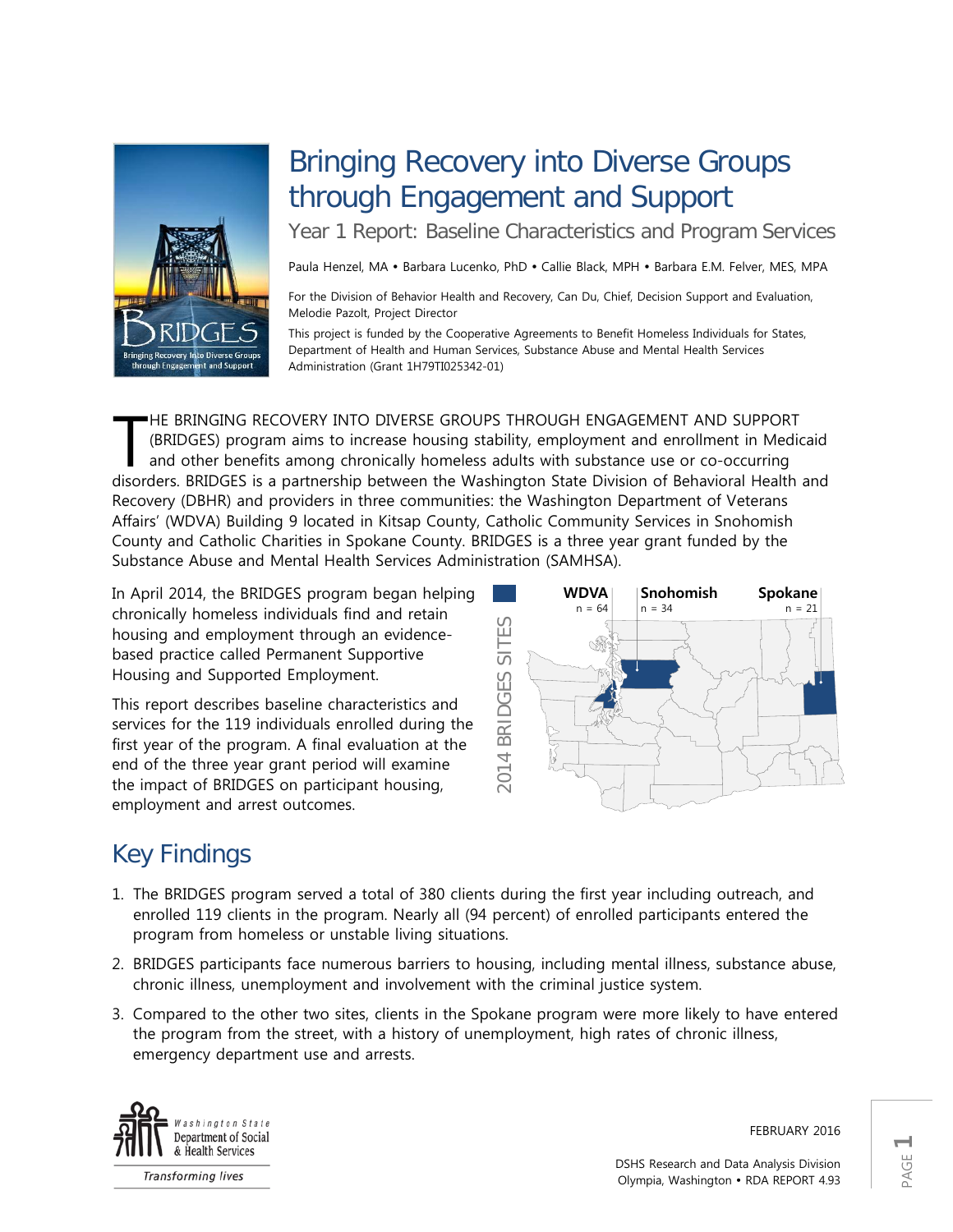## **Methods**

This report describes BRIDGES service use during the first program year, and detailed baseline and pre-program characteristics and demographics for 119 enrolled participants, using a combination of BRIDGES program records and data from the Department of Social and Health Services Integrated Client Databases (ICDB). We examine self-reported housing status of participants during the 6-month period prior to enrollment. We also report behavioral health services, employment history, chronic illness, emergency department use and criminal justice system involvement during the 24-month period prior to entering the program. The ICDB contains behavioral health and medical data for Medicaid clients only. As the majority of veteran clients served by the Washington Department of Veterans Affairs (WDVA) program were not enrolled in Medicaid, we are unable to report behavioral health measures, chronic illness risk and emergency department use for WDVA participants.



## Program Participation

## **Enrollment**

FIGURE 1.

Status of BRIDGES participants (n=380)



SOURCE: GPRA discharge and participant logs.

### TABLE 1.

## Status of BRIDGES participants

BRIDGES served a total of 380 clients during the first program year, from April 1, 2014 to March 31, 2015 (Figure 1). Sixty-nine percent (261 individuals) received outreach services to encourage program participation, but at the end of the first year had not enrolled in the program. Thirty-one percent of those who received outreach (119 clients) enrolled in the BRIDGES program.

As of March 31, 2015, among the 119 clients enrolled, 99 clients remained active and 20 were discharged from the program during the first year. As of that date, the WDVA had an active caseload of 52 clients, Snohomish 28 clients and Spokane 19 clients (Table 1).

|               | <b>WDVA</b>   |                | Snohomish     |                | Spokane       |                | ALL           |                |
|---------------|---------------|----------------|---------------|----------------|---------------|----------------|---------------|----------------|
|               | <b>NUMBER</b> | <b>PERCENT</b> | <b>NUMBER</b> | <b>PERCENT</b> | <b>NUMBER</b> | <b>PERCENT</b> | <b>NUMBER</b> | <b>PERCENT</b> |
| <b>TOTAL</b>  | 115           | 100%           | 94            | 100%           | 171           | 100%           | 380           | 100%           |
| Outreach only | 51            | 44%            | 60            | 64%            | 150           | 88%            | 261           | 69%            |
| Enrolled      | 64            | 56%            | 34            | 35%            | 21            | 12%            | 119           | 31%            |
| Active        | 52            | 81%            | 28            | 82%            | 19            | 90%            | 99            | 83%            |
| Discharged    | 12            | 19%            | 6             | 18%            | 2             | 10%            | 20            | 17%            |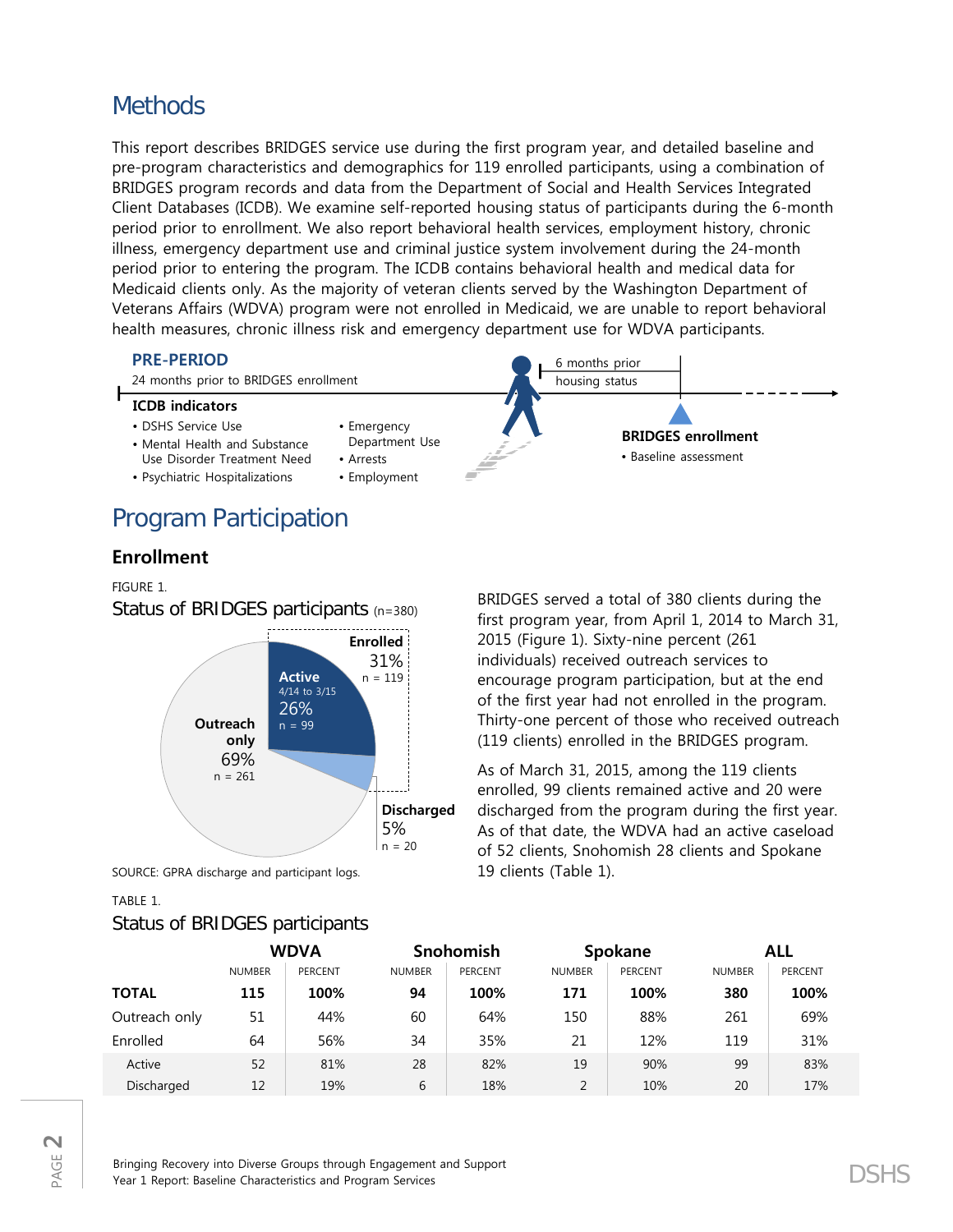## The BRIDGES Program

BRIDGES participants are identified and screened by teams that include a housing specialist, an employment specialist and a peer navigator. To be eligible, individuals must have a substance use or co-occurring disorder and meet the federal definition of chronic homelessness. The U.S. Department of Housing and Urban Development defines an individual as chronically homeless if he or she has a disabling condition and has been homeless for at least one year or four times in the last three years.

BRIDGES provides access to evidence-based Permanent Supportive Housing (PSH) and Supported Employment (SE) services. Under the PSH model, support services are provided to help homeless individuals with substance use or co-occurring disorders identify, secure and retain affordable, independent housing. Several key elements distinguish PSH from other housing models, including **choice in housing and living arrangements**, **functional separation of housing and services**, **community integration**, **rights of tenancy** and **voluntary recovery-focused services** (SAMHSA, 2010a). PSH is expected to enhance progress towards recovery goals, and minimize institutionalization, arrests and homelessness. Supported Employment helps clients find and maintain meaningful jobs in the community, without extensive pre-employment assessments or training. Key elements of SE include **assumption of readiness for employment, integrated employment and clinical services, competitive employment in the community, choice of jobs, benefits counseling, rapid job search and continuous supports** (SAMHSA, 2010b).

BRIDGES staff help with housing and employment searches, educate or train on basic life skills, and connect clients with community resources. The majority of participants qualify for tenant-based housing assistance in the form of a voucher that subsidizes their private market rents.<sup>[1](#page-2-0)</sup> Among the 119 enrolled participants who received services during the first year of the program, 74 (62 percent) received help with housing acquisition and 50 (4[2](#page-2-1) percent) received employment services (Figure 2).<sup>2</sup> Most participants ( $n = 110$ ) received case consultations to coordinate care with other providers.

### FIGURE 2.

64 Spokane 60 64 45 33 29 29 27 7 8 5 24 3 14 11 Home Safety Repairs 1 1 34 119 18 110 21 **108** 20 8 20 7 16 5 6 **40** 11 21 **46** 11 **23** 7 **21** 6 **20** 10 **20** 8 **18** 3 2 ALL Case Consultation BRIDGES Assessment Basic Needs Housing Services Referral Employment Services Recovery Coordination Services Non-Treatment Individual Session Phone Contact Peer Support Transportation Screening Financial Services **Other 36 03 7 Kitsap** Washington Department of Veterans Affairs **64 Spokane** 21 **Snohomish** SOURCE: TARGET service delivery data. One client enrolled in Snohomish had no recorded support services. Non-treatment individual session includes ongoing care and monitoring of functioning. Other includes group sessions and educational services.

Number of enrolled participants receiving BRIDGES services, by service type April 1, 2014 through March 31, 2015

SAMHSA funds did not pay for rental subsidies. BRIDGES staff were required to utilize community resources for housing/vouchers.

<span id="page-2-1"></span><span id="page-2-0"></span><sup>2</sup> Due to staff turnover at the Snohomish site housing services for some participants were not recorded in TARGET.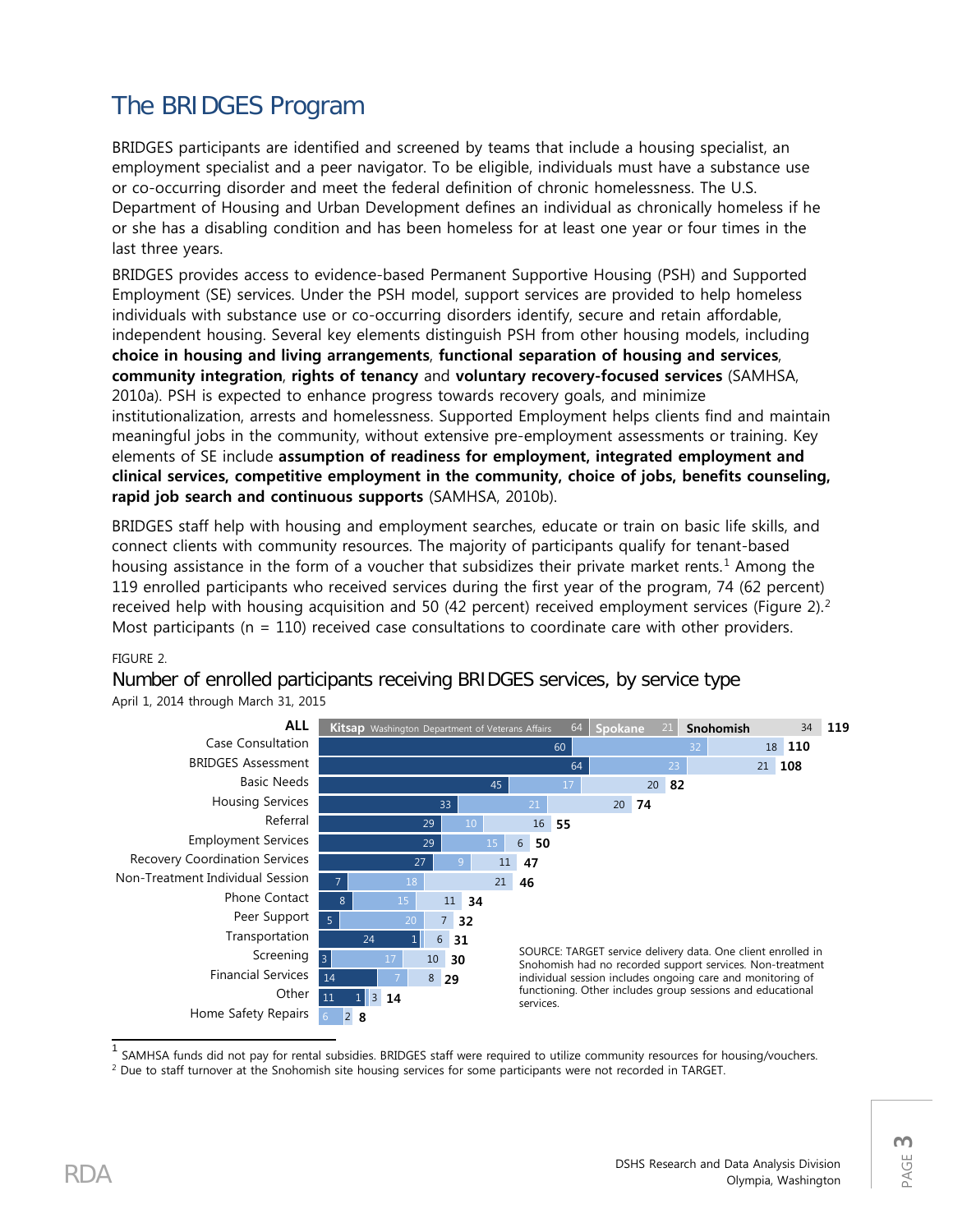## BRIDGES Participants

## **Demographics**

During the first year, the BRIDGES program served mostly male clients (84 percent, Figure 3). Participants were 48 years old on average. The majority of participants identify as white (72 percent) and 28 percent as minorities. Snohomish and the Department of Veterans Affairs both served a larger proportion of minority clients (33 percent) compared to Spokane (5 percent, not shown).

### FIGURE 3.

Demographics of enrolled participants

Total =  $119$ 



SOURCE: DSHS Integrated Client Database.

## **Housing Stability**

The BRIDGES sites screen potential participants and maintain the documentation needed to meet the Federal definition of chronic homelessness. Figure 4 presents data on participants' living situation just prior to enrollment. Self-reported housing data indicate the majority of participants were homeless or unstably housed at least one day in the month prior to enrollment (94 percent, Figure 4). Participants reported they were homeless or unstably housed for an average of 139 out of 180 days during the 6 months prior to enrollment (Table 2).

**WDVA.** Department of Veterans Affairs' clients were more likely to be living in a transitional housing program (91 percent) than on the street or outdoors (13 percent). Most clients enrolled into WDVA's BRIDGES program were living in Building 9 (a transitional housing program) at the time of enrollment.

**SPOKANE.** Spokane County is serving a highly transient population living primarily on the street or outdoors. All of Spokane's clients reported at least one homeless night in the month prior to enrollment, most were living outdoors or on the street (86 percent), just over half (57 percent) had spent a night in a shelter or other temporary facility, and 33 percent were in jail or prison during the prior 6 months. Spokane clients moved an average of 10 times during the 6 months prior to entering the program.

**SNOHOMISH.** In Snohomish County half (53 percent) of clients were living outdoors or on the street during the month prior to enrollment, 37 percent were in a shelter or temporary facility, and 23 percent were in jail or prison. All reported they were homeless at some point during the 6 months prior to enrollment.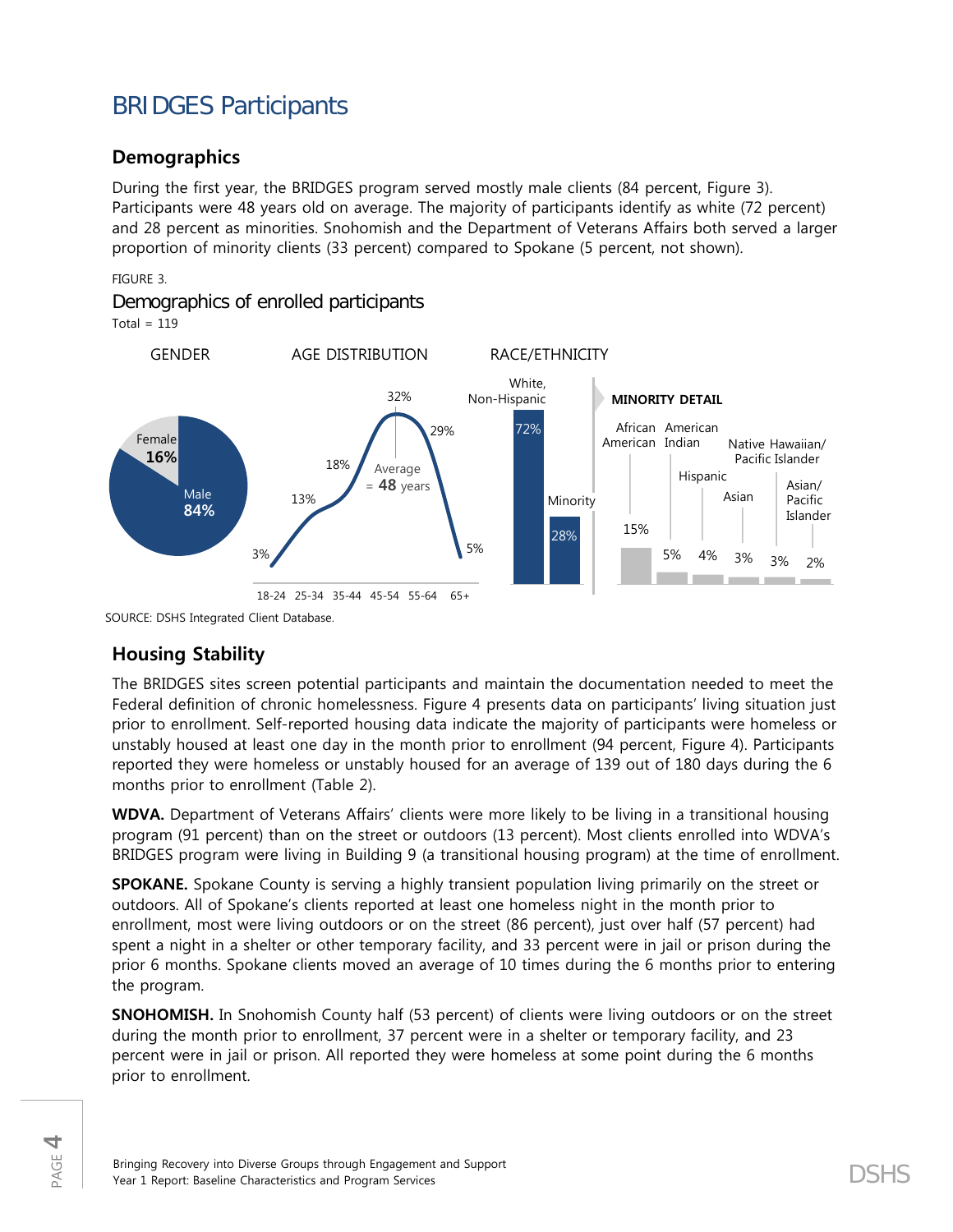#### FIGURE 4.

Self-reported housing status prior to enrollment

#### Homeless or unstably housed at least one day in the 30 days prior to enrollment<sup>\*</sup>



|                          | $n = 112$ of 115       | 97%     |
|--------------------------|------------------------|---------|
|                          | WDVA $n = 61$ of 64    | 95%     |
| Snohomish $n = 30$ of 30 |                        | $100\%$ |
|                          | Spokane $n = 21$ of 21 | 100%    |

### Living in an institutional setting at any point in the 6 months prior to enrollment

|                         | <b>ALL</b> $n = 37$ of 115 |     | 32% |     |
|-------------------------|----------------------------|-----|-----|-----|
|                         | $WDVA$ $n = 15$ of 64      | 23% |     |     |
| Snohomish $n = 9$ of 30 |                            |     |     | 43% |
|                         | Spokane $n = 13$ of 21     |     |     | 43% |

SOURCE: BRIDGES Housing History Calendar.

#### TABLE 2.

### Baseline housing status

|                                                                                        | <b>WDVA</b> | <b>Snohomish</b> | Spokane    | <b>ALL</b>    |
|----------------------------------------------------------------------------------------|-------------|------------------|------------|---------------|
|                                                                                        | $n = 64$    | $n = 30$         | $n = 21$   | $TOTAL = 115$ |
| Homeless or unstably housed at least one day in<br>the 30 days prior to enrollment     | 95%         | 87%              | 100%       | 94%           |
| Living outdoors or on the street                                                       | 13%         | 53%              | 86%        | 37%           |
| Living in a shelter, transitional living center, other<br>temporary facility*          | 91%         | 37%              | 57%        | 70%           |
| Unstably housed (couch surfing, motel, etc.)                                           | 19%         | 23%              | 14%        | 19%           |
| Living in an institutional setting at any point in<br>the 6 months prior to enrollment | 23%         | 43%              | 43%        | 32%           |
| Jail or prison                                                                         | 3%          | 23%              | 33%        | 14%           |
| Detox or residential treatment facility                                                | 11%         | 13%              | 10%        | 11%           |
| Hospital or nursing home                                                               | 13%         | 10%              | 10%        | 11%           |
| Homeless or unstably housed at least one day in<br>the 6 months prior to enrollment    | 95%         | 100%             | 100%       | 97%           |
| Average days homeless/unstably housed in prior<br>6 months (out of 180 days)           | 133 days    | 145 days         | 152 days   | 139 days      |
| Average number of moves in prior 6 months                                              | 2.3 moves   | 3.1 moves        | 10.0 moves | 3.9 moves     |

SOURCE: BRIDGES Housing History Calendar.

Note: Housing data was missing for four enrolled participants.

\*Includes transitional living centers such as the WDVA Building 9 facility.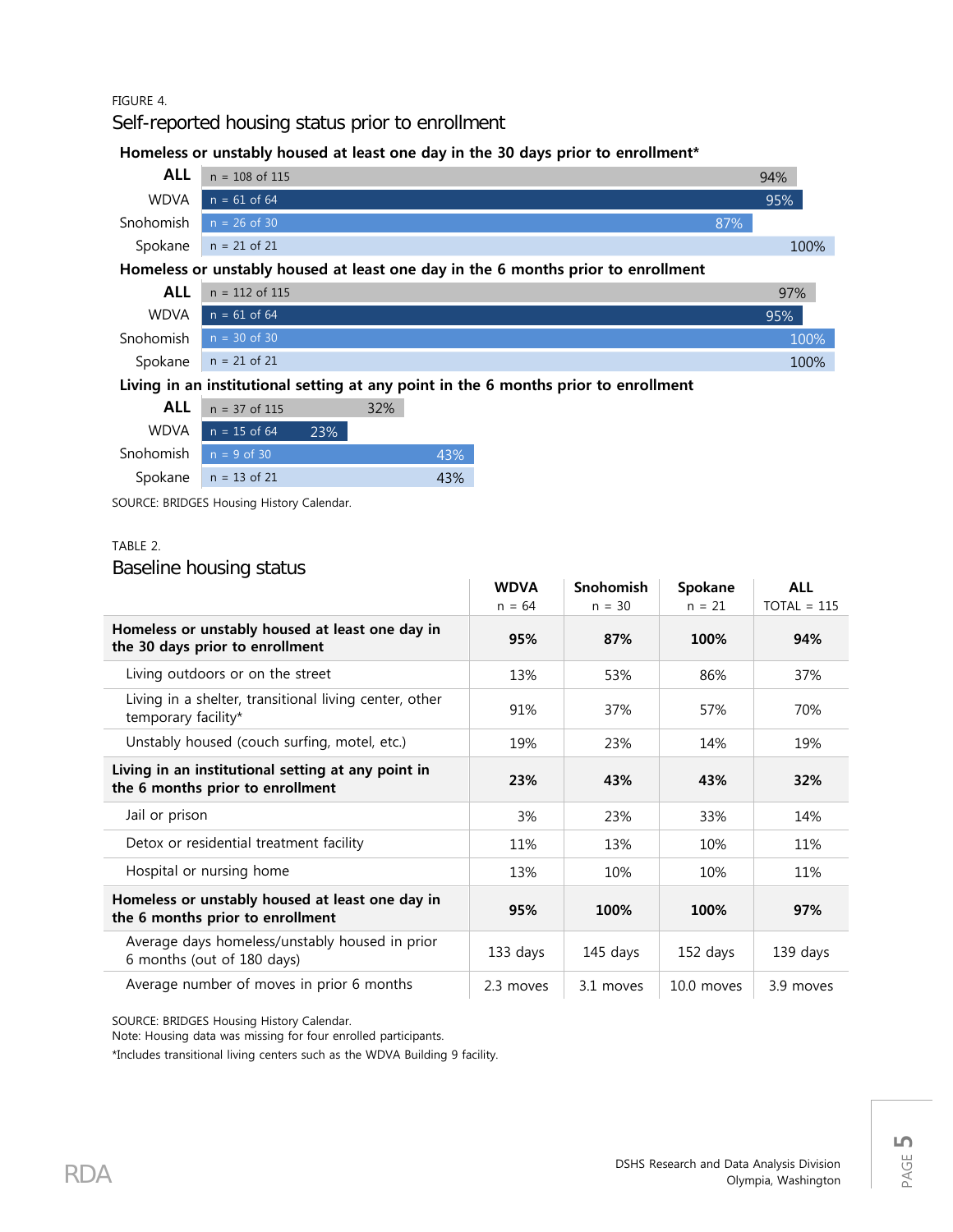## **Behavioral Health**

We restricted behavioral health measures to those with Medicaid or other similar medical coverage for at least one month during the 24 months prior to entering BRIDGES (n=64). The majority of clients in the Snohomish and Spokane programs were Medicaid recipients during this timeframe, but few clients at the WDVA site were enrolled in Medicaid.<sup>[3](#page-5-0)</sup>

The majority of BRIDGES clients enrolled in Medicaid had mental health treatment needs, as indicated by services received historically, diagnoses or psychotropic medications (75 percent, Figure 5). Just over half of clients received publicly funded mental health services, primarily outpatient services. Few experienced psychiatric inpatient stays during the 24 months prior to enrollment. About half (47 percent) of participants were diagnosed with anxiety, 45 percent with a depressive disorder, 27 percent with bipolar disorder and 16 percent with a psychotic disorder. Just over half of participants with Medicaid coverage were prescribed psychotropic medications in the 24 months prior to entering the BRIDGES program. A high percentage of clients had indications of substance use disorder treatment need based on administrative data (70 percent). Just under half (47 percent) of participants received substance use disorder treatment services in the 24 months prior to enrollment.

FIGURE 5.

Behavioral health indicators during 24 months prior to enrollment

## **MENTAL HEALTH CONDITION** Medicaid Enrollees (n = 64)

|                                           | $m$ candana Empireco (m. $-$ 0-17 |     |     |     |     |     |     |
|-------------------------------------------|-----------------------------------|-----|-----|-----|-----|-----|-----|
| Mental health treatment need              | $n = 48$ of 64                    |     |     |     |     |     | 75% |
| Mental health service, any type           | $n = 35$ of 64                    |     |     |     | 55% |     |     |
| Outpatient mental health services         | $n = 35$ of 64                    |     |     |     | 55% |     |     |
| Residential mental health services        | $2\%$ n = <5 of 64                |     |     |     |     |     |     |
| Community psychiatric hospitalizations    | 9%<br>$n = 6$ of 64               |     |     |     |     |     |     |
| State hospital stay                       | $0\%$ n = 0                       |     |     |     |     |     |     |
| Mental health diagnosis                   | $n = 44$ of 64                    |     |     |     |     | 69% |     |
| Psychotic                                 | $n = 10$ of 64 $16%$              |     |     |     |     |     |     |
| Bipolar                                   | $n = 17$ of 64                    | 27% |     |     |     |     |     |
| Depression                                | $n = 29$ of 64                    |     |     | 45% |     |     |     |
| Anxiety                                   | $n = 30$ of 64                    |     |     | 47% |     |     |     |
| ADHD or conduct disorder                  | $3\%$ n = <5 of 64                |     |     |     |     |     |     |
| Adjustment disorder                       | $5\%$ n = <5 of 64                |     |     |     |     |     |     |
| Prescription medications                  | $n = 34$ of 64                    |     |     |     | 53% |     |     |
| Antipsychotic                             | $n = 16$ of 64                    | 25% |     |     |     |     |     |
| Antimania                                 | $2\%$ n = <5 of 64                |     |     |     |     |     |     |
| Antidepressant                            | $n = 21$ of 64                    |     | 33% |     |     |     |     |
| Antianxiety                               | $n = 27$ of 64                    |     |     | 42% |     |     |     |
| <b>SUBSTANCE USE DISORDER</b>             |                                   |     |     |     |     |     |     |
| Substance use disorder treatment need     | $n = 45$ of 64                    |     |     |     |     | 70% |     |
| Substance use disorder treatment services | $n = 30$ of 64                    |     |     | 47% |     |     |     |

<span id="page-5-0"></span>l <sup>3</sup> Just 28 percent of veteran clients at the WDVA were enrolled in Medicaid. Veterans may qualify for Federal VA health care. Behavioral health services received through the VA system are not currently part of the DSHS Integrated Client Database.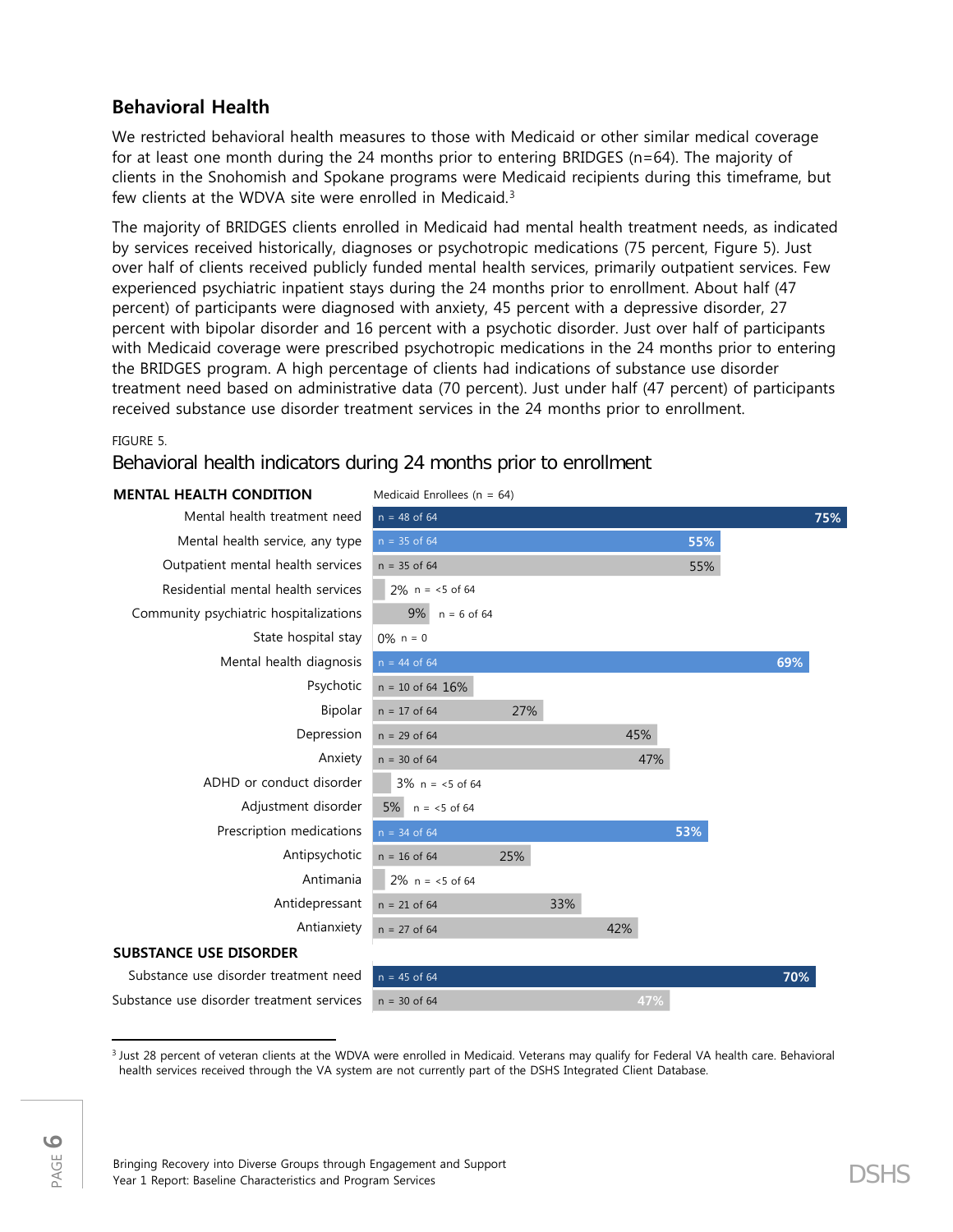## **Medicaid Enrollment**

Most clients in Snohomish (82 percent) and Spokane (90 percent) were enrolled in Medicaid or similar medical coverage for at least one month during the 24 months prior to entering the BRIDGES program. A much smaller portion of veteran clients at WDVA were enrolled in Medicaid (28 percent).

FIGURE 6.

Medicaid status prior to enrollment

One or more months Medicaid coverage in prior 24 months



## **Chronic Illness**

To assess health status in the baseline period among Medicaid recipients, we used a chronic illness risk score based on health service diagnoses and pharmacy claim information (see Gilmer et al. 2001 and Kronick et al. 2000). The score is calibrated to equal one for the average person in Washington State enrolled in the Social Security Insurance (SSI) disability program. Most Spokane clients enrolled in Medicaid (79 percent, Figure 7) had a chronic illness risk score of one or higher, meaning they had health service diagnoses and predicted costs similar or slightly greater than those enrolled in SSI disability. Thirty-nine percent of Snohomish clients had a chronic illness risk score of one or more.

FIGURE 7.

Chronic Illness

Chronic Illness Risk Score was unavailable for WDVA participants.

| <b>Snohomish</b> $n = 11$ of 28 |                        | 39% |     |
|---------------------------------|------------------------|-----|-----|
|                                 | Spokane $n = 15$ of 19 |     | 79% |

## **Emergency Department Use**

We examined emergency department use for participants in Snohomish and Spokane with at least one month of Medicaid eligibility in the 24 months baseline prior to enrollment. We found just under half (42 percent) of Spokane participants and 36 percent of Snohomish participants utilized the emergency department during the baseline period (Figure 8).

FIGURE 8.

## Emergency department use

24 months prior to enrollment, for Medicaid enrollees only

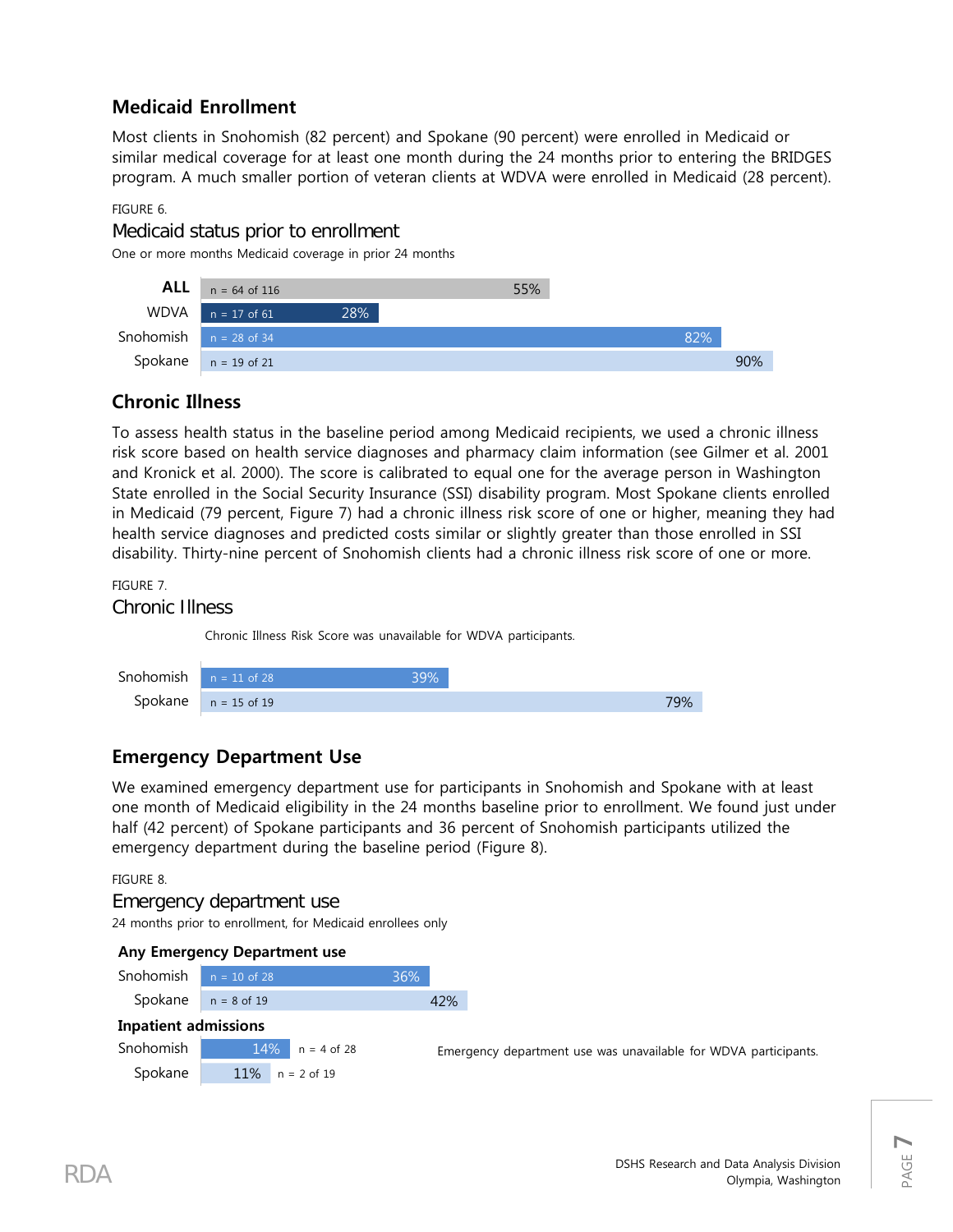## **Arrests**

Over one-third of participants in the BRIDGES program were arrested during the 24 months prior to enrollment. Arrest histories varied considerably among clients at the three sites. Two-thirds (67 percent) of Spokane County clients and half of Snohomish County clients were arrested during the 24 months prior to BRIDGES enrollment (Figure 9). Clients at the Washington Department of Veterans Affairs were less likely to have recent involvement with the criminal justice system: only 18 percent were arrested in the 24 months prior to entering the program. BRIDGES participants were arrested on average 1.4 times during the baseline period (Figure 10).

FIGURE 9.

#### Arrest rate

24 months prior to enrollment



## **Basic Food Assistance**

Basic Food is a federally-funded program intended to ensure low-income individuals do not go hungry. Households in Washington State qualify for Basic Food if they meet eligibility criteria and have income at or below 200 percent of the Federal Poverty Level. The majority of BRIDGES clients were connected to Basic Food assistance prior to entering the program (Figure 11). All clients in Snohomish and Spokane and most of the clients at WDVA (84 percent) received Basic Food during the 24 months prior to entering the BRIDGES program.

#### FIGURE 11.

## Basic Food assistance 24 months prior to enrollment

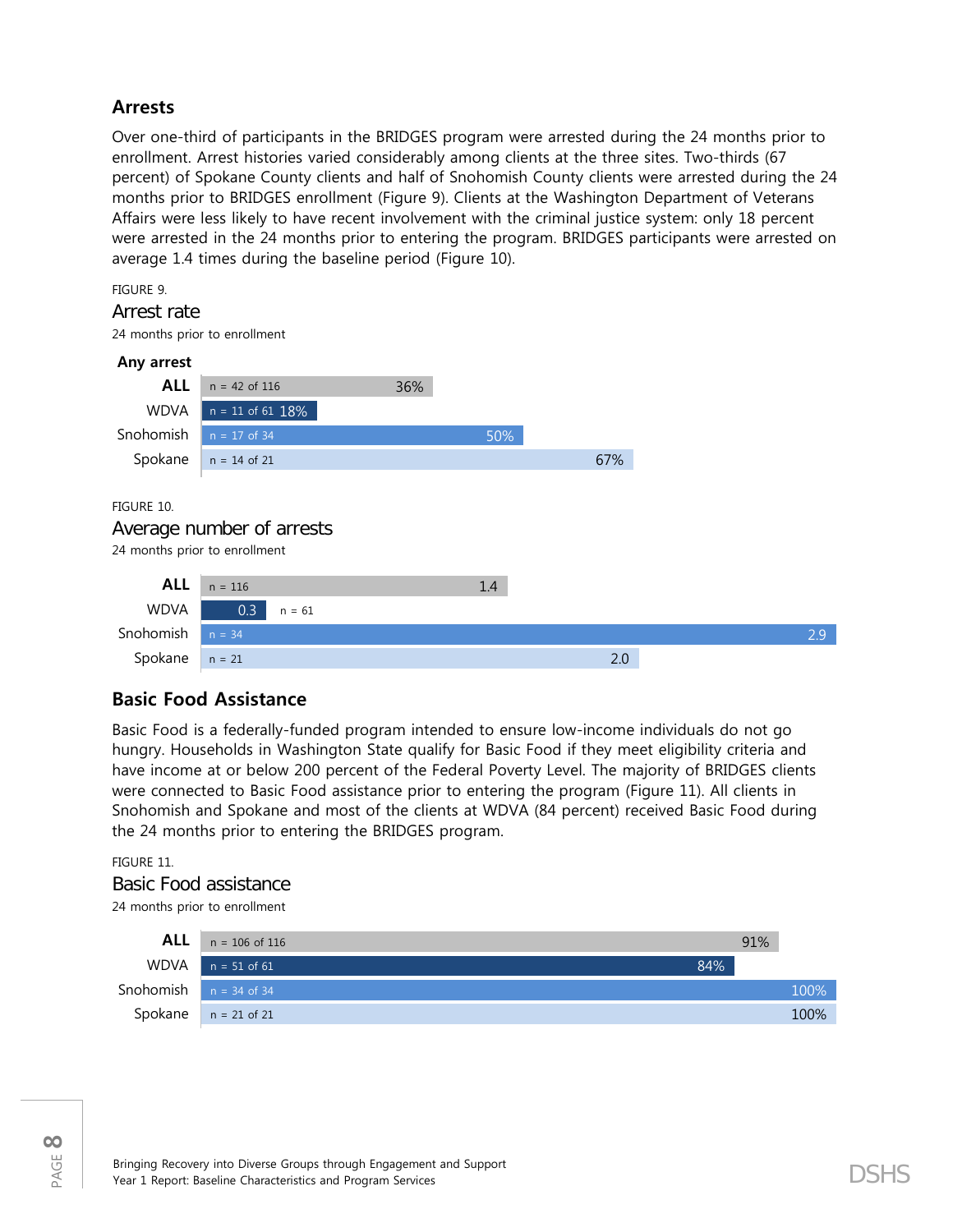## **Employment**

We examined employer-reported earnings in the Washington State Employment Security Department's Unemployment Insurance system and found that 39 percent of BRIDGES participants were employed at some point during the 24 months prior to enrollment (Figure 12). Participants in Snohomish and the Washington Department of Veterans Affairs were more likely to have earnings prior to enrollment, compared to those in Spokane. Just under half (44 percent) of clients in Snohomish County and at the Department of Veterans Affairs were employed prior to entering the program. Few Spokane participants were employed (n<5). Among those employed, earnings were very low. Average earnings from employment during the 24 month period prior to entering the program ranged from \$8,018 in Snohomish to \$17,017 among WDVA clients (Figure 13). There were not enough clients employed in the Spokane program to report average earnings.

FIGURE 12.

### Employment rate

24 months prior to enrollment

| $n = 45$ of 116                 |  |
|---------------------------------|--|
| $WDVA$ $n = 27$ of 61           |  |
| <b>Snohomish</b> $n = 15$ of 34 |  |
|                                 |  |

Spokane is not reported because the number of employed participants was fewer than 5.

#### FIGURE 13.

## Average earnings from employment

24 months prior to enrollment, for those with employment



Spokane is not reported because the number of employed participants was fewer than 5.

## Discussion and Next Steps

The BRIDGES program is meeting the goal of serving a chronically homeless and unstably housed population with substance use or co-occurring disorders. Nearly all participants were homeless, unstably housed or living in an institutional setting prior to enrolling in the program and most have substance use disorder treatment needs reflected in administrative data. Participants in Spokane and Snohomish counties face multiple barriers to housing, including mental illness, substance abuse, unemployment, chronic illness and involvement with the criminal justice system. Administrative data indicate the program is serving individuals with significant needs who may not be able to find or retain private market housing without support.

The majority (79 percent) of BRIDGES Medicaid enrollees in Spokane County and 39 percent in Snohomish County have chronic illness risk scores similar to those enrolled in SSI disability. Chronic health problems and lack of a stable residence can result in the over-utilization of high cost crisis services, such as emergency department visits and inpatient hospitalizations.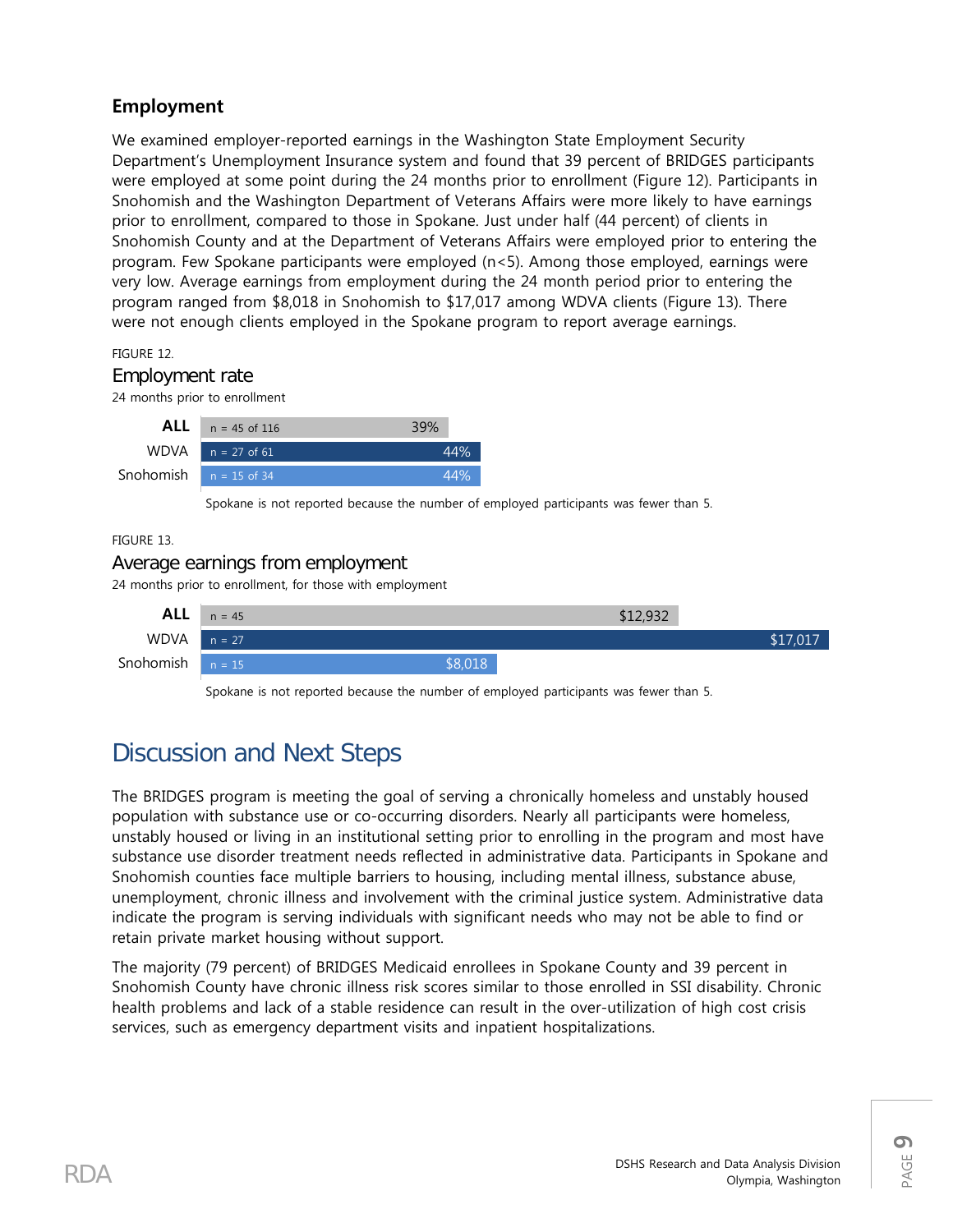The majority of Veteran clients served by the WDVA program site are not enrolled in Medicaid. These clients receive health benefits through the federal VA system. The ICDB currently does not contain medical and behavioral health claims and encounters for this population, limiting measurement possibilities for future evaluation.

The BRIDGES sites are working toward implementing PSH and SE following the principles and elements of the evidence-based models. RDA will continue to monitor program enrollment and performance throughout the project. A final evaluation at the end of the three year grant period will examine outcomes such as employment, arrests and emergency department utilization, using a statistically matched comparison group. This final evaluation will assess the extent to which outcomes for BRIDGES participants differ from those of other DSHS clients with similar housing needs and behavioral health problems.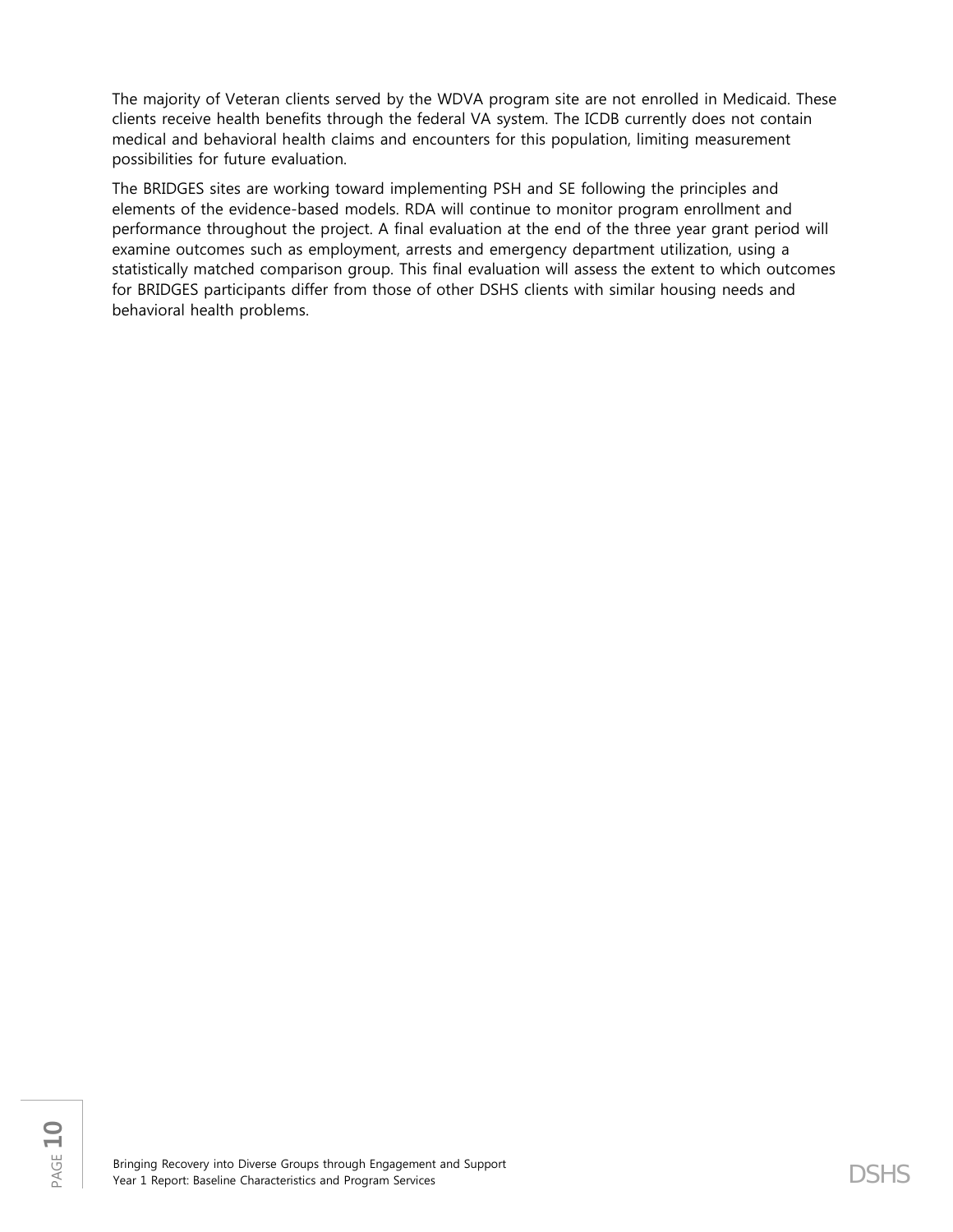#### **STUDY DESIGN AND OVERVIEW**

This study examines BRIDGES service use during the first program year among 119 enrolled participants and 291 outreach-only clients. We report detailed baseline and pre-program characteristics for the 119 enrolled participants, using a combination of BRIDGES administrative data and data from the Department of Social and Health Services Integrated Client Database (ICDB). Three WDVA clients had not received DSHS services in the past and were not in the ICDB. The ICDB contains behavioral health and medical claims and encounters for Medicaid clients only. The majority of veteran clients enrolled at the WDVA site were not enrolled in Medicaid; as a result, behavioral health and medical indicators were not available for WDVA participants..

#### **DATA SOURCES AND MEASURES**

BRIDGES program data and administrative data sources were used in this report, including:

- **BRIDGES Assessment and Calendar –** This questionnaire is administered at enrollment and at 6 and 12 month follow-ups. The assessment includes questions related to housing status and satisfaction. Housing status is tracked using a calendar adapted from the Residential Time-Line Follow-Back Inventory (Tsembris et al., 2007) originally developed for the substance abuse recovery field (Sobell & Sobell, 1992). Respondents describe where they slept each night over the previous 6 months. Interviewers use dates such as holidays, birthdays or other events to help respondents recall their housing status.
- **Treatment and Assessment Report Generation Tool (TARGET) –** BRIDGES service delivery data recorded by staff were reported in the Division of Behavioral Health and Recovery's (DBHR) TARGET database.
- **GPRA –** Government Performance and Results Act Transformation Accountability Client-level National Outcome Measures for Programs Providing Direct Treatment Services (GPRA) data were collected for BRIDGES clients at enrollment, 6-month follow-up and discharge. This Federally-mandated data was not available due to technical difficulties during the transition from the web-based data reporting SAIS system to the Common Data Platform (CDP). The CDP was shut down on July 31, 2015 and remains inactive as of the date of this report.
- **Service Information and Other Baseline Measures –** Were obtained from the DSHS Integrated Client Database, which includes a broad array of DSHS and Washington State Health Care Authority (Medicaid) program information. ICDB measures in this report are provided for the 24 months prior to entering the BRIDGES program. ICDB measures include:
- **Medicaid Eligibility –** Medicaid eligibility reflects that a Medicaid Recipient Aid Category was recorded in Provider One.
- **Mental Health Treatment Need –** Identified using a combination of diagnoses, psychotropic medications and mental health services recorded in administrative data. This measure is restricted to those with at least one month of Medicaid eligibility during the baseline period. Mental health information was extracted from Provider One and DBHR's Consumer Information System (CIS).
- **Substance use disorder treatment need –** Identified using a comprehensive set of indicators in the ICDB, including diagnoses, procedures, prescriptions, and treatment or arrests that reflect a possible substance use disorder. Clients who received substance use disorder treatment were identified using data from the Treatment and Assessment Report Generation Tool (TARGET).
- **Chronic Illness Risk Score –** An indicator of chronic illness developed to identify individuals with chronic illness risk scores equal to or greater than 1, which represents the score for the average Medicaid client in Washington State meeting Social Security Insurance (SSI) disability criteria. Chronic illness risk scores were calculated from health service diagnoses and pharmacy claim information, with scoring weights based on a predictive model associating health conditions with future medical costs.
- **Employment and Earnings –** Employment data were obtained from state Employment Security Department wage data. Individuals are flagged as employed if they had at least one quarter of non-zero earnings during the baseline period. Average earnings during the baseline period were calculated by summing quarterly earnings within the previous two years for those with reported wages.